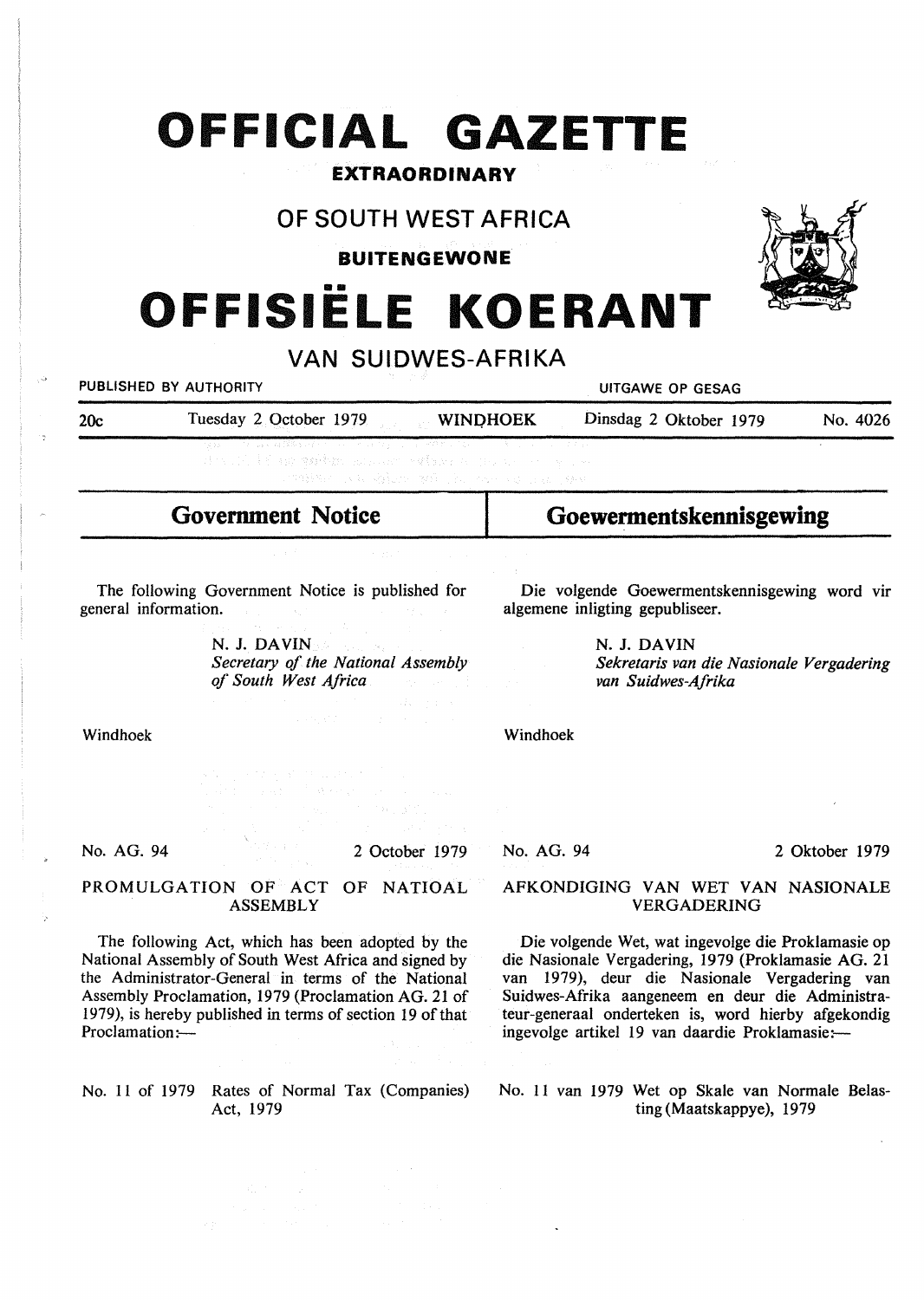### **Act No. 11, 1979 RATES OF NORMAL TAX (COMPANIES) ACT, 1979**

*(English text signed by the Administrator-General on 24 September 1979)* 

## **ACT**

**To fix the rates of normal tax payable by companies in respect of taxable incomes for years of assessment ending during the period of twelve months ending on 31 March 1980; and to provide for incidental matters.** 

BE IT ENACTED by the National Assembly of South West Africa, as follows:-

1. (1) The rates of normal tax to be levied in terms of section 5(2) of the Income Tax Act, 1962 (Act 58 of 1962) (hereinafter referred to as the principal Act), in respect of the taxable income derived by any company from sources within or deemed to be within the territory during any year of assessment ending during the period of twelve months ending on 31 March 1980, shall be as follows  $-$ 

(a) on each rand of the taxable income of any company (excluding taxable income derived from mining operations and taxable income referred to in paragraph (c) ), thirty-five cents: Provided that there shall be added to the amount of tax calculated in accordance with the preceding provisions of this paragraph a surcharge equal to five per cent of such amount;

(b) on each rand of the taxable income derived by any company from mining for gold (but with the exclusion of so much of the taxable income as the Secretary determines to be attributable to the inclusion in the gross income of any amount referred to in paragraph G) of the definition of "gross income" in section 1 of the principal Act), a percentage determined in accordance with the formula:

$$
y = 60 - \frac{480}{x}
$$

in which formula (and in the formulae set out in the first proviso hereto) *y* represents such percentage and *x* the ratio expressed as a percentage which the taxable income so derived (with the said exclusion)

 $\bar{z}$ 

Rates of normal tax.

计准数组 阿尔拉勒勒族 氧乙

130 de abril de 1988 (1981)<br>2008 : El Barcelona de Calabra (19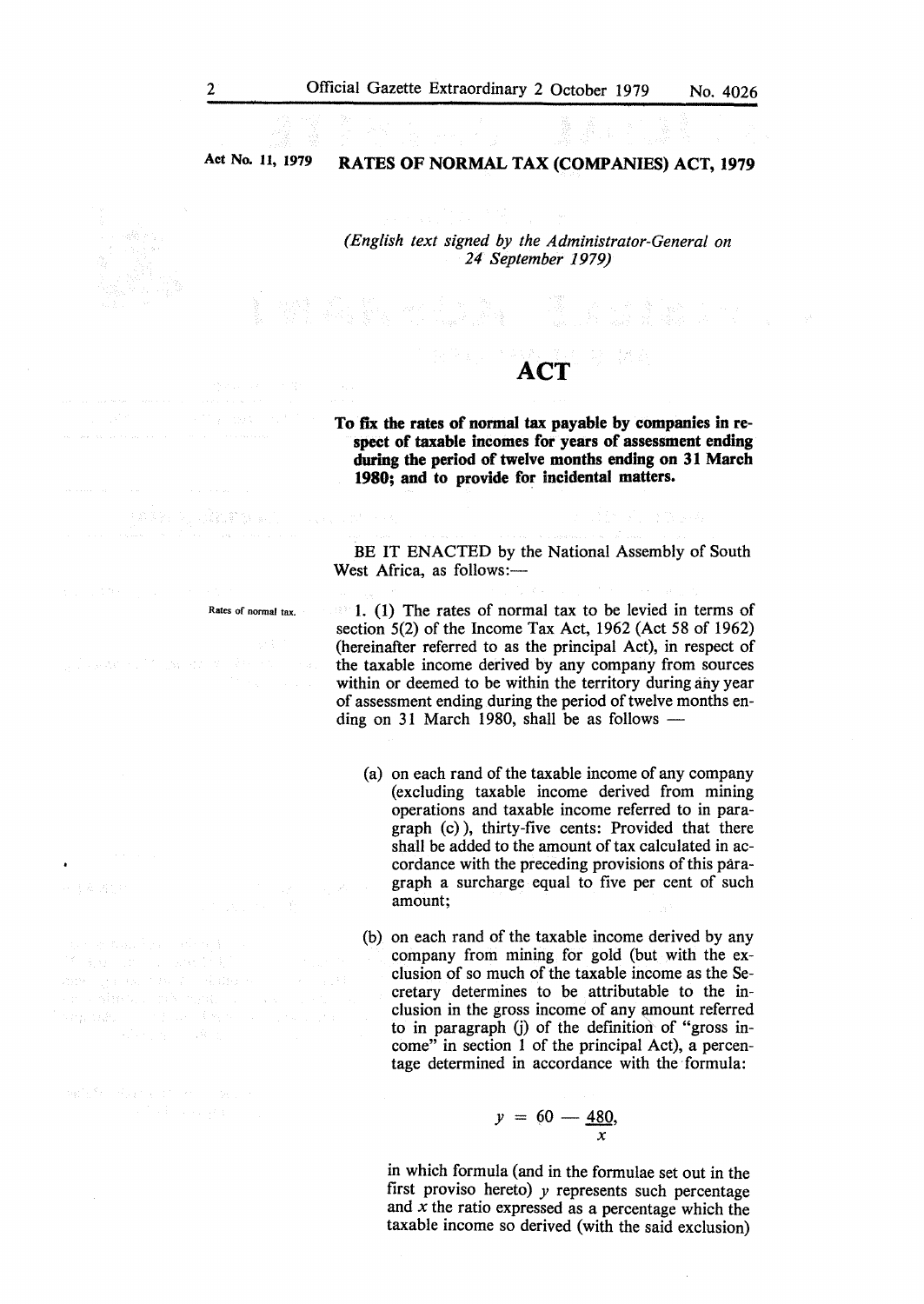### WET OP SKALE VAN NORMALE BELASTING Wet No. 11, 1979 **(MAATSKAPPYE), 1979**

*(Engelse teks deur die Administrateur-generaal onderteken op 24 September 1979)* 

### **WET**

**Tot vasstelling van die skale van normale belasting betaalbaar deur maatskappye ten opsigte van belasbare inkomstes vir jare van aanslag wat eindig gedurende die tydperk van twaalf maande eindigende op 31 Maart 1980; en om vir bykomstige aangeleenthede voorsiening te maak.** 

**DAAR WORD** BEPAAL deur die Nasionale Vergadering van Suidwes-Afrika, soos volg:-

1. (1) Die skale van normale belasting wat ingevolge artikel 5(2) van die Inkomstebelastingwet, 1962 (Wet 58 van 1962) (hieronder die Hoofwet genoem), gehef moet word ten opsigte van die belasbare inkomste deur 'n maatskappy verkry uit bronne in die gebied of geag in die gebied te wees gedurende 'n jaar van aanslag wat eindig gedurende die tydperk van twaalf maande eindigende op 31 Maart 1980, is soos volg -

- (a) op elke rand van die belasbare inkomste van 'n maatskappy (met uitsondering van belasbare inkomste uit mynwerksaamhede verkry en belasbare inkomste in paragraaf (c) bedoel), vyf-en-dertig sent: Met dien verstande dat daar by die bedrag van belasting bereken ooreenkomstig die voorgaande bepalings van hierdie paragraaf 'n toeslag gevoeg word gelyk aan vyf persent van bedoelde bedrag;
- (b) op elke rand van die belasbare inkomste wat verkry word deur 'n maatskappy uit die myn van goud (maar met uitsluiting van soveel van die belasbare inkomste as wat volgens vasstelling van die Sekre: taris toe te skryf is aan die inrekening by bruto inkomste van 'n bedrag bedoel in paragraaf (j) van die omskrywing van "bruto inkomste" in artikel 1 van die Hoofwet), 'n persentasie vasgestel ooreenkomstig die formule:

$$
y = 60 - \frac{480}{x}.
$$

in welke formule (asook in die formules in die eerste voorbehoudsbepaling hierby uiteengesit) *y* bedoelde persentasie voorstel en *x* die verhouding, as 'n persentasie uitgedruk, waarin die aldus verkree

Skale van normale belasting.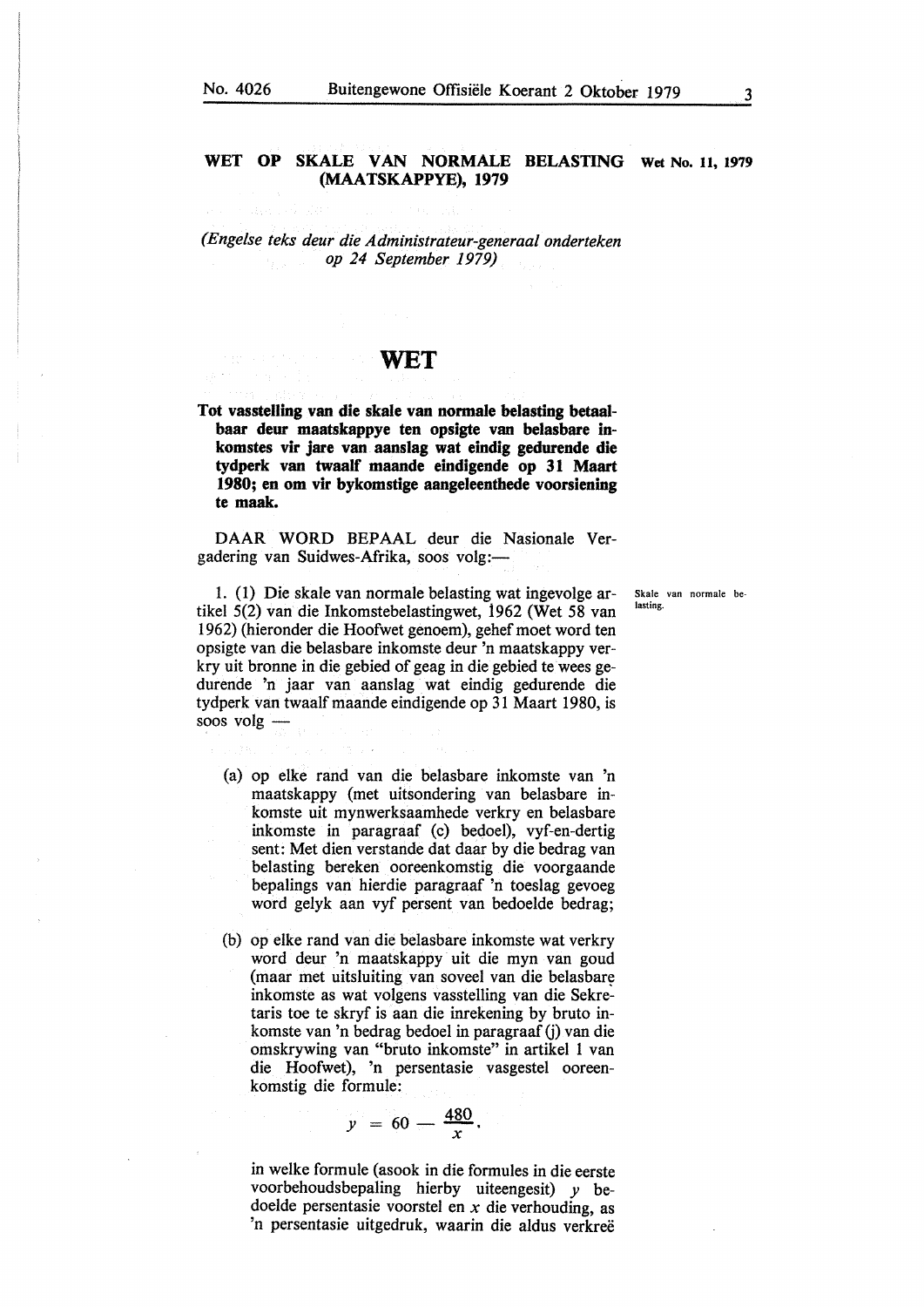$\{ \gamma_i \}_{i=1}^n$  , where  $\{ \gamma_i \}_{i=1}^n$ 

### **Act No. 11, 1979 RATES OF NORMAL TAX (COMPANIES) ACT, 1979**

bears to the income so derived (with the said exclusion): Provided that if the taxable income so derived (with the said exclusion) does not exceed forty thousand rand, the rate of tax shall not exceed a percentage determined in accordance with the formula:

$$
y = 20(1 - \frac{8}{x}),
$$

and if such taxable income exceeds forty thousand rand, the rate of tax shall not exceed a percentage determined in accordance with a formula arrived at by increasing the number 20 in the formula

$$
\mathbb{R} \text{ and } \mathbb{R} \text{ is a } y = 20(1 - \frac{8}{x}),
$$

by one for each completed amount of two thousand five hundred rand by which the said taxable income exceeds forty thousand rand: Provided further that there shall be added to the amount of tax calculated in accordance with the preceding provisions of this paragraph a surcharge equal to five per cent of such amount;

- (c) on each rand of the taxable income of any company, the sole or principal business of which in the territory is or has been mining for gold and the determination of the taxable income of which for the period assessed does not result in an assessed loss, which the Secretary determines to be attributable to the inclusion in its gross income of any amount referred to in paragraph (j) of the definition of "gross income" in section 1 of the principal Act, a rate equal to the average rate of normal tax or thirty-five cents, whichever is higher: Provided that for the purposes of this paragraph, the average rate of normal tax shall be determined by dividing the total normal tax (excluding the tax determined in accordance with this paragraph for the period assessed) paid by the company in respect of its aggregate taxable income from gold mining for the period 1 July 1916 to the end of the period assessed, by the number of rands contained in the said aggregate taxable income;
- (d) on each rand of the taxable income derived by any company from mining for diamonds, forty-five cents: Provided that there shall be added to the amount of tax calculated in accordance with the preceding provisions of this paragraph a surcharge equal to five per cent of such amount;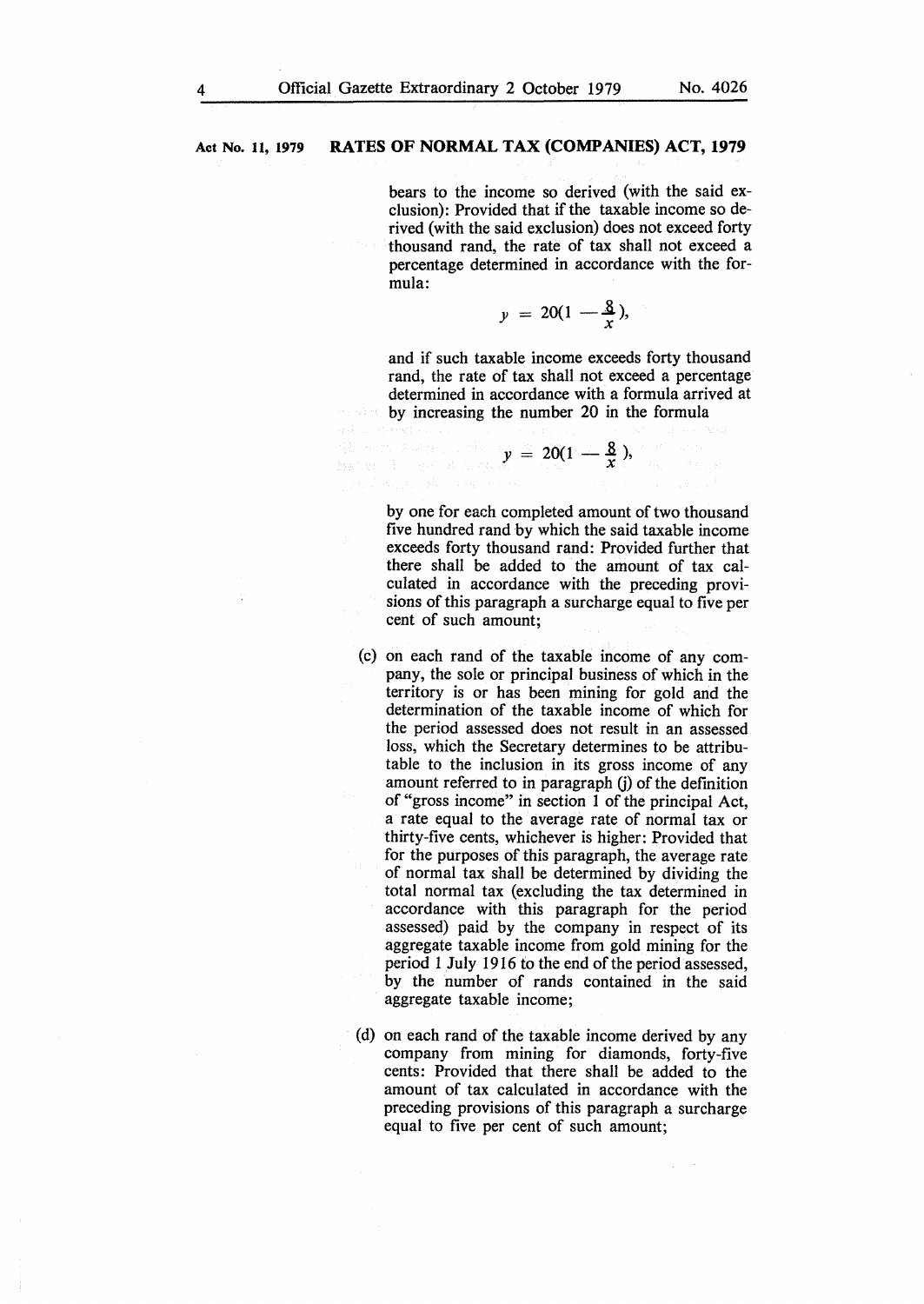$\gamma_{\rm c} = 5$ 

### WET OP SKALE VAN NORMALE BELASTING Wet No. 11, 1979 **(MAA TSKAPPYE), 1979**

belasbare inkomste (met genoemde uitsluiting) staan tot die aldus verkreë inkomste (met genoemde uitsluiting): Met dien verstande dat indien die aldus verkree belasbare inkomste (met genoemde uitsluiting) nie meer as veertigduisend rand bedra nie, die belastingskaal nie hoer is nie as 'n persentasie vasgestel ooreenkomstig die formule:

$$
y = 20(1 - \frac{8}{x}),
$$

en indien bedoelde belasbare inkomste meer as veertigduisend rand bedra, die belastingskaal nie hoer is nie as 'n persentasie vasgestel ooreenkomstig 'n formule wat verkry word deur die getal 20 in die formule

$$
y = 20(1 - \frac{8}{x})
$$

te verhoog met een vir elke volle bedrag van tweeduisend vyfhonderd rand wat genoemde belasbare inkomste meer as veertigduisend rand bedra: Met dien verstande voorts dat daar by die bedrag van belasting bereken ooreenkomstig die voorgaande bepalings van hierdie paragraaf 'n toeslag gevoeg word gelyk aan vyf persent van bedoelde bedrag;

- (c) op elke rand van die belasbare inkomste van 'n maatskappy wie se enigste of vernaamste besigheid in die gebied die myn van goud is of was en die vasstelling van die belasbare inkomste van wie vir die tydperk van aanslag nie op 'n vasgestelde verlies uitloop nie, wat volgens vasstelling van die Sekretaris toe te skryf is aan die inrekening by sy bruto inkomste van 'n bedrag bedoel in paragraaf G) van die omskrywing van "bruto inkomste" in artikel 1 van die Hoofwet, 'n skaal gelyk aan die gemiddelde skaal van normale belasting of vyf-endertig sent, watter ook al die hoogste is: Met dien verstande dat vir die doeleindes van hierdie paragraaf die gemiddelde skaal van normale belasting vasgestel word deur die totale normale belasting (met uitsondering van die belasting wat vir die tydperk van aanslag ooreenkomstig hierdie paragraaf vasgestel is) wat deur die maatskappy betaal is ten opsigte van sy totale belasbare inkomste uit die myn van goud vir die tydperk vanaf 1 Julie 1916 tot die end van die tydperk waarvoor aangeslaan word, te deel met die getal rande wat genoemde totale belasbare inkomste bevat;
- ( d) op elke rand van die belasbare inkomste wat deur 'n maatskappy uit die myn van diamante verkry word, vyf-en-veertig sent: Met dien verstande dat daar by die bedrag van belasting bereken ooreenkomstig die voorgaande bepalings van hierdie paragraaf 'n toeslag gevoeg word gelyk aan vyf persent van bedoelde bedrag;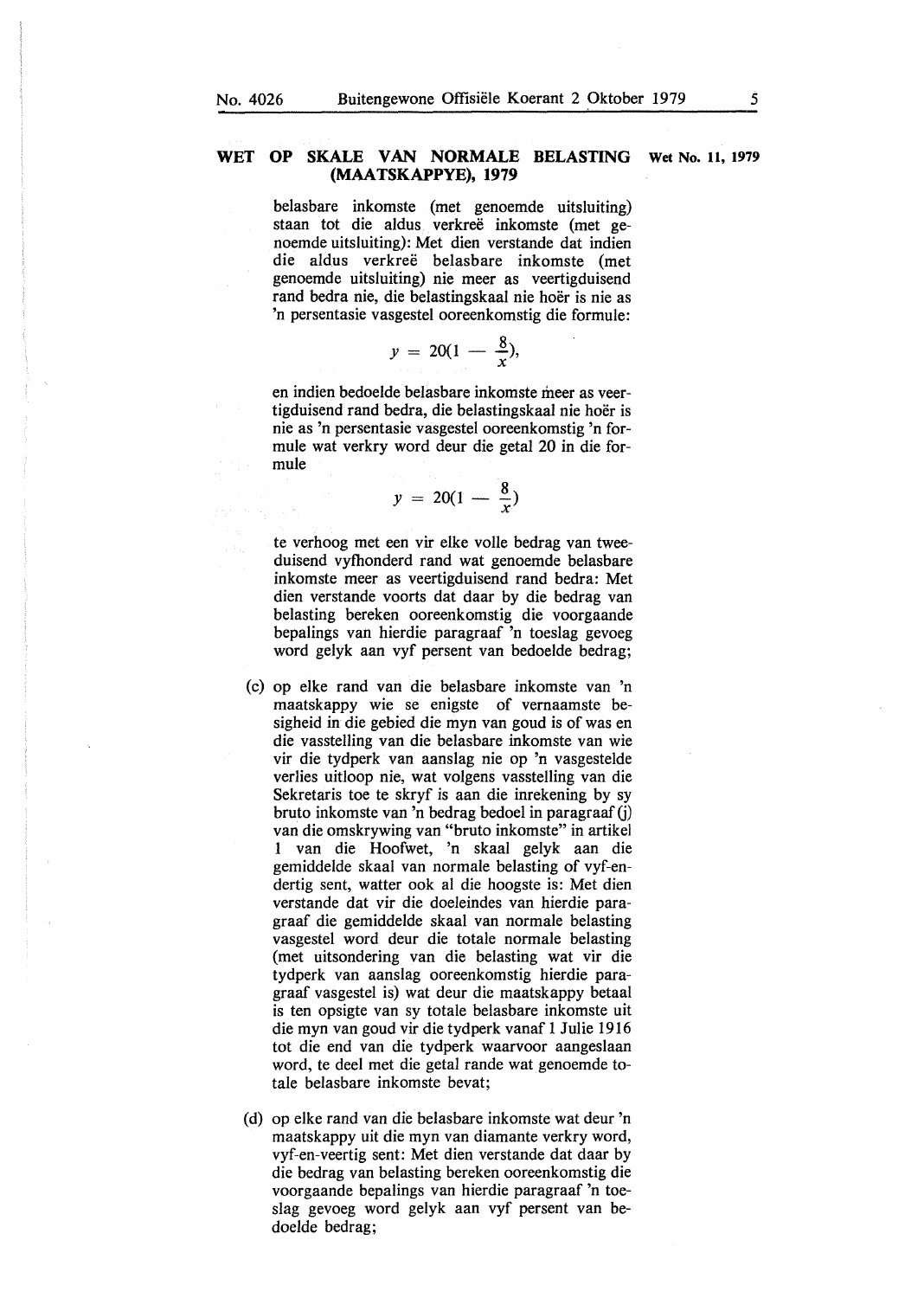### **Act No. 11, 1979 RATES OF NORMAL TAX (COMPANIES) ACT, 1979**

- (e) on each rand of the taxable income derived by any company from mining operations (other than mining for gold or diamonds), thirty-five cents: Provided that there shall be added to the amount of tax calculated in accordance with the preceding provisions of this paragraph a surcharge equal to five per cent of such amount;
- (f) in respect of the taxable income of any company (excluding taxable income derived from mining for gold or diamonds), a sum equal to fifteen per cent of the aggregate of the amounts of tax determined in terms of paragraphs (a) and (e), before the addition of the surcharges referred to in the proviso to paragraph (a) and the proviso to paragraph (e): Provided that any fraction of a rand of the tax calculated in terms of this paragraph shall be disregarded: Provided further that the tax calculated in terms of this paragraph shall not be payable by any company whose liability in terms of this paragraph would, but for this proviso, be less than five rand;
- (g) in respect of the taxable income of any company derived from mining for gold or diamonds, a sum equal to ten per cent of the aggregate of the amounts of tax determined in terms of paragraphs (b) and (d) before the addition of the surcharges referred to in the proviso to paragraph (b) and the proviso to paragraph (d): Provided that any fraction of a rand of the tax calculated in terms of this paragraph shall be disregarded: Provided further that the tax calculated in terms of this paragraph shall not be payable by any company whose liability in terms of this paragraph would, but for this proviso, be less than five rand.

(2) The tax determined in accordance with any of the paragraphs of subsection (I) shall be payable in addition to the tax determined in accordance with any other of the said paragraphs.

(3) Notwithstanding the provisions of section 5(1) of the principal Act, but subject to the provisions of any law providing for the payment of moneys into any revenue fund (other than the Central Revenue Fund or the Revenue Fund of the territory), a portion equal to one-seventh of any amount of tax calculated in accordance with paragraph (a) of subsection (1), before the addition of the surcharge referred to in the proviso to the said paragraph, shall accrue for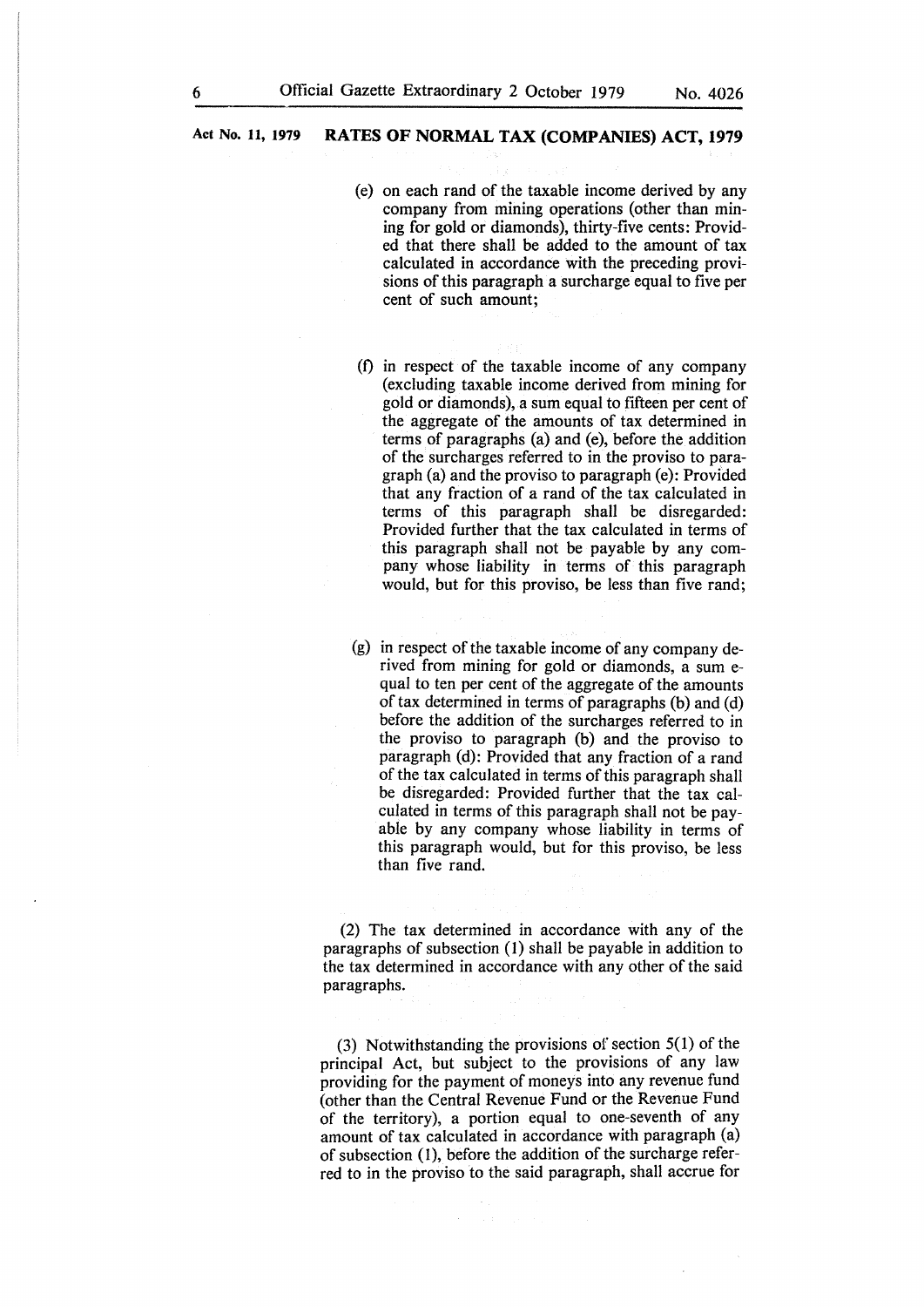### **WET OP SKALE VAN NORMALE BELASTING Wet No. 11, 1979 (MAA TSKAPPYE), 1979**

- (e) op elke rand van die belasbare inkomste wat deur 'n maatskappy verkry word uit mynwerksaamhede (behalwe die myn van goud of diamante), vyf-endertig sent: Met dien verstande dat daar by die bedrag van belasting bereken ooreenkomstig die voorgaande bepalings van hierdie paragraaf 'n toeslag gevoeg word gelyk aan vyf persent van bedoelde bedrag;
- (t) ten opsigte van die belasbare inkomste van 'n maatskappy (met uitsondering van belasbare inkomste uit die myn van goud of diamante verkry), 'n som gelyk aan vyftien persent van die totaal van die bedrae van belasting wat ingevolge paragrawe (a) en (e) vasgestel is, voor die byvoeging van die toeslae bedoel in die voorbehoudsbepaling by paragraaf (a) en die voorbehoudsbepaling by paragraaf (e): Met dien verstande dat 'n breukdeel van 'n rand in die belasting ingevolge hierdie paragraaf bereken, buite rekening gelaat word: Met dien verstande voorts dat die belasting ingevolge hierdie paragraaf bereken, nie betaalbaar is nie deur 'n maatskappy wie se aanspreeklikheid ingevolge hierdie paragraaf, by ontstentenis van hierdie voorbehoudsbepaling, minder as vyf rand sou wees;
- (g) ten opsigte van die belasbare inkomste van 'n maatskappy wat uit die myn van goud of diamante verkry word, 'n som gelyk aan tien persent van die totaal van die bedrae van belasting wat ingevolge paragrawe (b) en (d) vasgestel is, voor die byvoeging van die toeslae bedoel in die voorbehoudsbepaling by paragraaf (b) en die voorbehoudsbepaling by paragraaf (d): Met dien verstande dat 'n breukdeel van 'n rand in die belasting ingevolge hierdie paragraaf bereken, buite rekening gelaat word: Met dien verstande voorts dat die belasting ingevolge hierdie paragraaf bereken, nie betaalbaar is nie deur 'n maatskappy wie se aanspreeklikheid ingevolge hierdie paragraaf, by ontstentenis van hierdie voorbehoudsbepaling, minder as vyf rand sou wees.

(2) Die belasting ooreenkomstig enige van die paragrawe van subartikel (1) vasgestel, is betaalbaar benewens die belasting ooreenkomstig enige ander van genoemde paragrawe vasgestel.

(3) Ondanks die bepalings van artikel 5(1) van die Hoofwet, maar behoudens die bepalings van die een of ander wet wat voorsiening maak vir die storting van gelde in 'n inkomstefonds (behalwe die Sentrale Inkomstefonds of die Inkomstefonds van die gebied), val 'n gedeelte gelyk aan eensewende van 'n bedrag van belasting bereken ooreenkomstig paragraaf (a) van subartikel (1), voor die byvoeging van die toeslag bedoel in die voorbehoudsbepaling by bedoelde paragraaf, toe ten bate van die Inkomstefonds van die gebied, en word dit in genoemde fonds gestort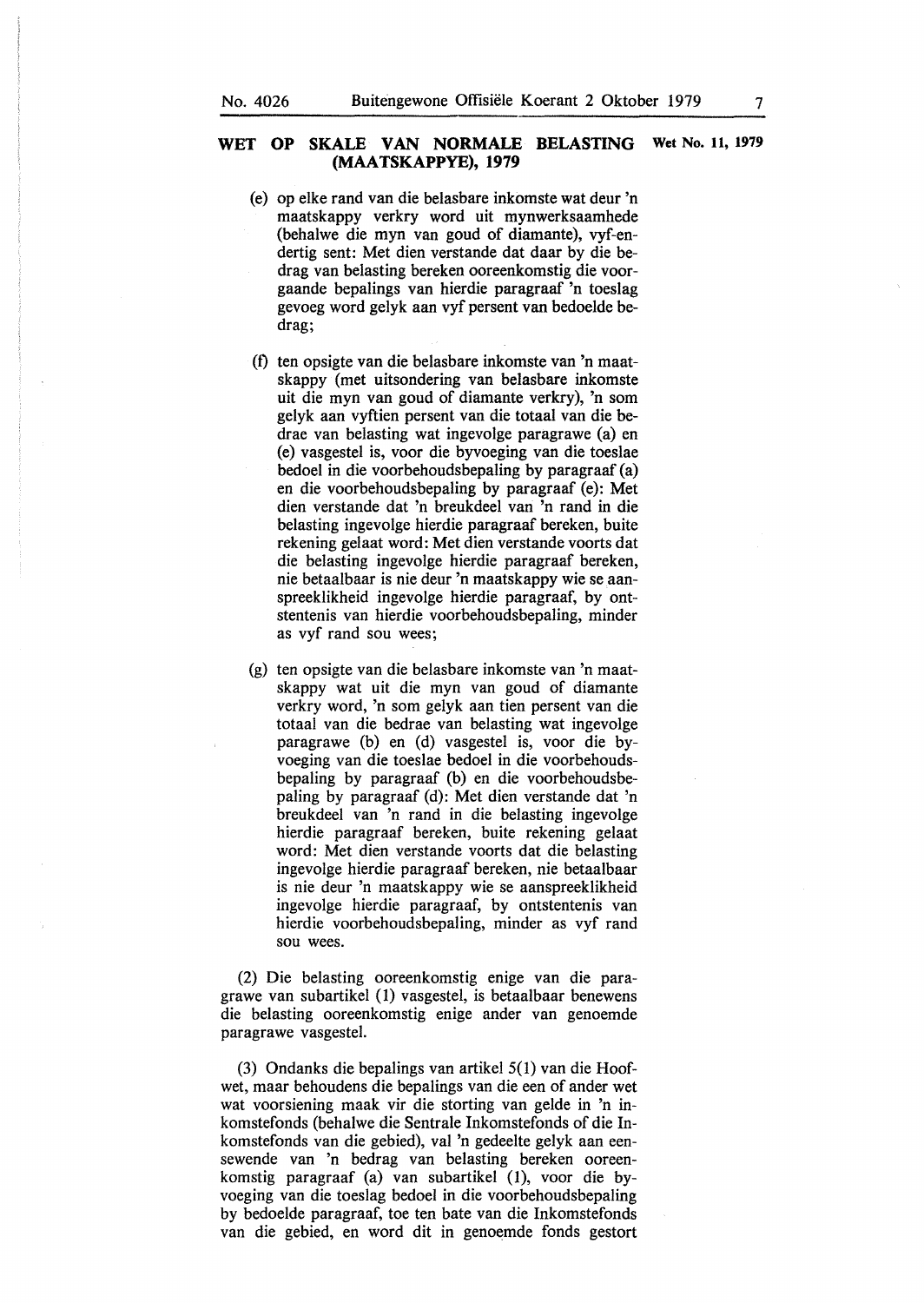### **Act No. 11, 1979 RATES OF NORMAL TAX (COMPANIES) ACT, 1979**

the benefit of the Revenue Fund of the territory and shall be paid into the said fund as provided by section  $22(2)(c)$  of the South West Africa Affairs Act, 1969 (Act 25 of 1969).

(4) The portion of the normal tax determined in accordance with the provisions of subsection  $(1)(f)$  and  $(g)$  shall be a loan portion of that tax.

(5) The rates of tax fixed by subsection (1) shall be deemed to be fixed in accordance with section 5(2) of the principal Act, read with the Executive Powers (Inland Revenue) Transfer Proclamation. 1978 (Proclamation AG. 18 of 1978).

(6) In this section, unless the context indicates otherwise, any word or expression to which a meaning has been assigned in the principal Act bears the meaning so assigned thereto.

Short title and commence**ment.** 

2. This Act shall be called the Rates of Normal Tax (Companies) Act, 1979, and shall be deemed to have come into operation on 1 April 1979.

 $\lambda$